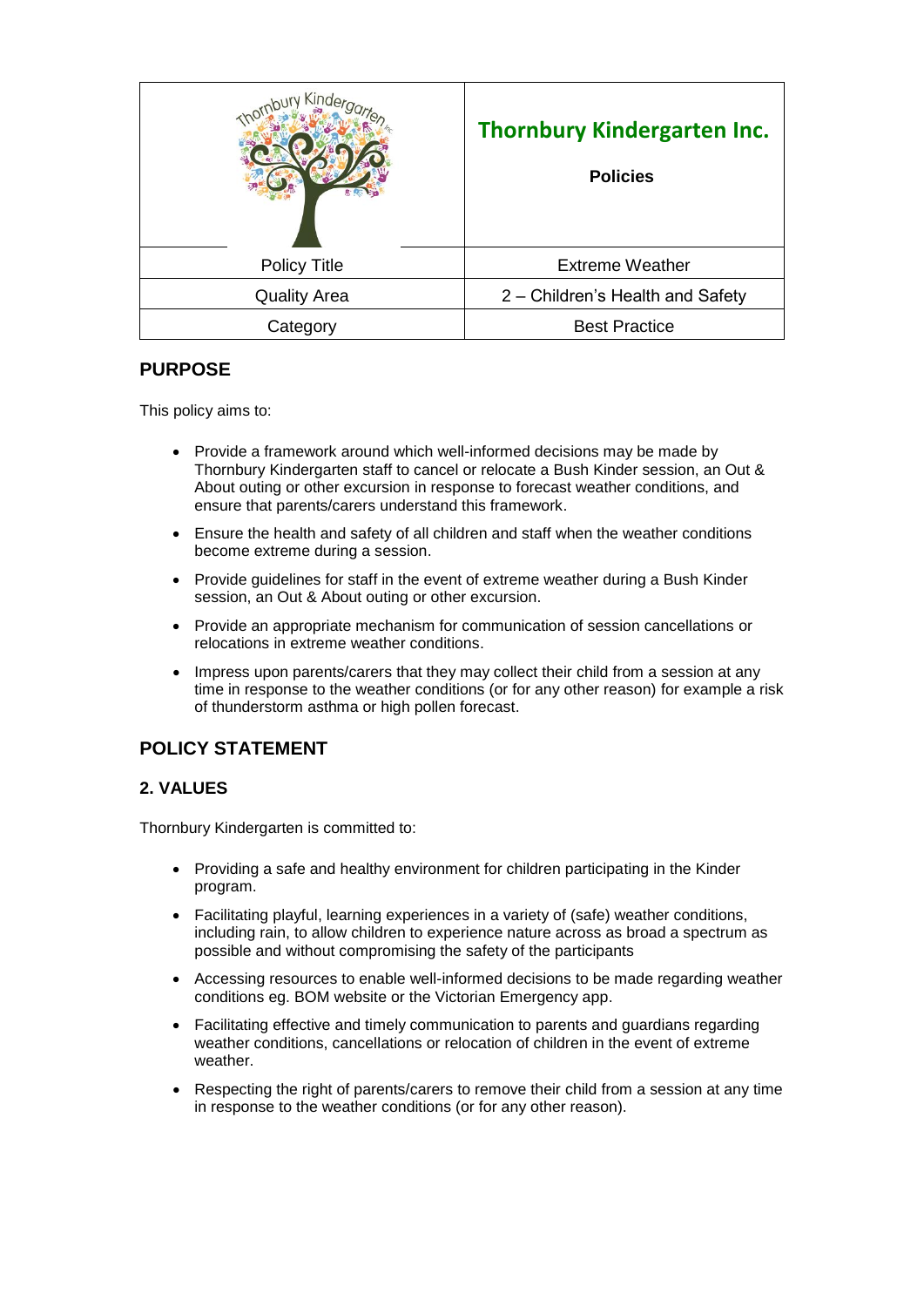## **3. SCOPE**

This policy applies to the Approved Provider, Persons with Management or Control, Nominated Supervisor, Persons in Day to Day Charge, educators, staff, students on placement, volunteers, parents/guardians, children and others attending the programs and activities of Thornbury Kindergarten, including during offsite excursions and activities.

## **4. BACKGROUND AND LEGISLATION**

Thornbury Kindergarten's programs are intended to operate across a broad spectrum of weather conditions, allowing the children to experience nature and its elements across the seasons. Whatever the weather, children are encouraged to take the lead in playing, exploring and learning in many environments. However, extreme weather conditions may arise periodically which can put the wellbeing and safety of the children and staff at risk. This policy provides the parameters within which the Kindergarten can make decisions to relocate, modify or cancel sessions in response to forecast extreme weather conditions. We ensure appropriate communication channels are in place to inform families. It also provides a framework for staff in the event that extreme weather conditions arise during a session and provides procedures for effective action to be taken.

Thornbury Kindergarten holds the safety of children as paramount and decisions for the most effective action to be taken are always given the most serious consideration.

Relevant legislation includes but is not limited to:

- *Education and Care Services National Law Act 2010*
- *Education and Care Services National Regulations 2011*: Regulations 98, 99, 100, 101, 102, 123, 355, 357, 360
- *National Quality Standard*, Quality Area 1: Educational program and practice
- *National Quality Standard*, Quality Area 2: Children's health and safety
- National Asthma Council, thunderstorm asthma fact sheet [https://www.nationalasthma.org.au/living-with-asthma/resources/patients](https://www.nationalasthma.org.au/living-with-asthma/resources/patients-carers/factsheets/thunderstorm-asthma)[carers/factsheets/thunderstorm-asthma](https://www.nationalasthma.org.au/living-with-asthma/resources/patients-carers/factsheets/thunderstorm-asthma)

## **5. DEFINITIONS**

The terms defined in this section relate specifically to this policy. For commonly used terms e.g. Approved Provider, Nominated Supervisor, Regulatory Authority etc. refer to the General Definitions section of the PolicyWorks manual provided in each foyer.

**Bureau of Meteorology:** Australia's national weather, climate and water agency. Website [www.bom.gov.au](http://www.google.com/url?q=http%3A%2F%2Fwww.bom.gov.au&sa=D&sntz=1&usg=AFQjCNHD5BQ0q2rNeanZAJ2L8Yeq0K8ZuQ) Various iphone/ipad apps use BOM data (e.g. Pocket Weather)

**Thunderstorm Asthma warning:** Spring thunderstorm weather that can cause pollen grains to burst and can trigger an asthma attack.

**Extreme Weather:** weather that threatens the immediate or long-term safety of individuals, as a result of rain, lightning, wind or heat. The risk to individuals' wellbeing is guided by the Bureau of Meteorology's forecast conditions. An extreme weather table is shown below.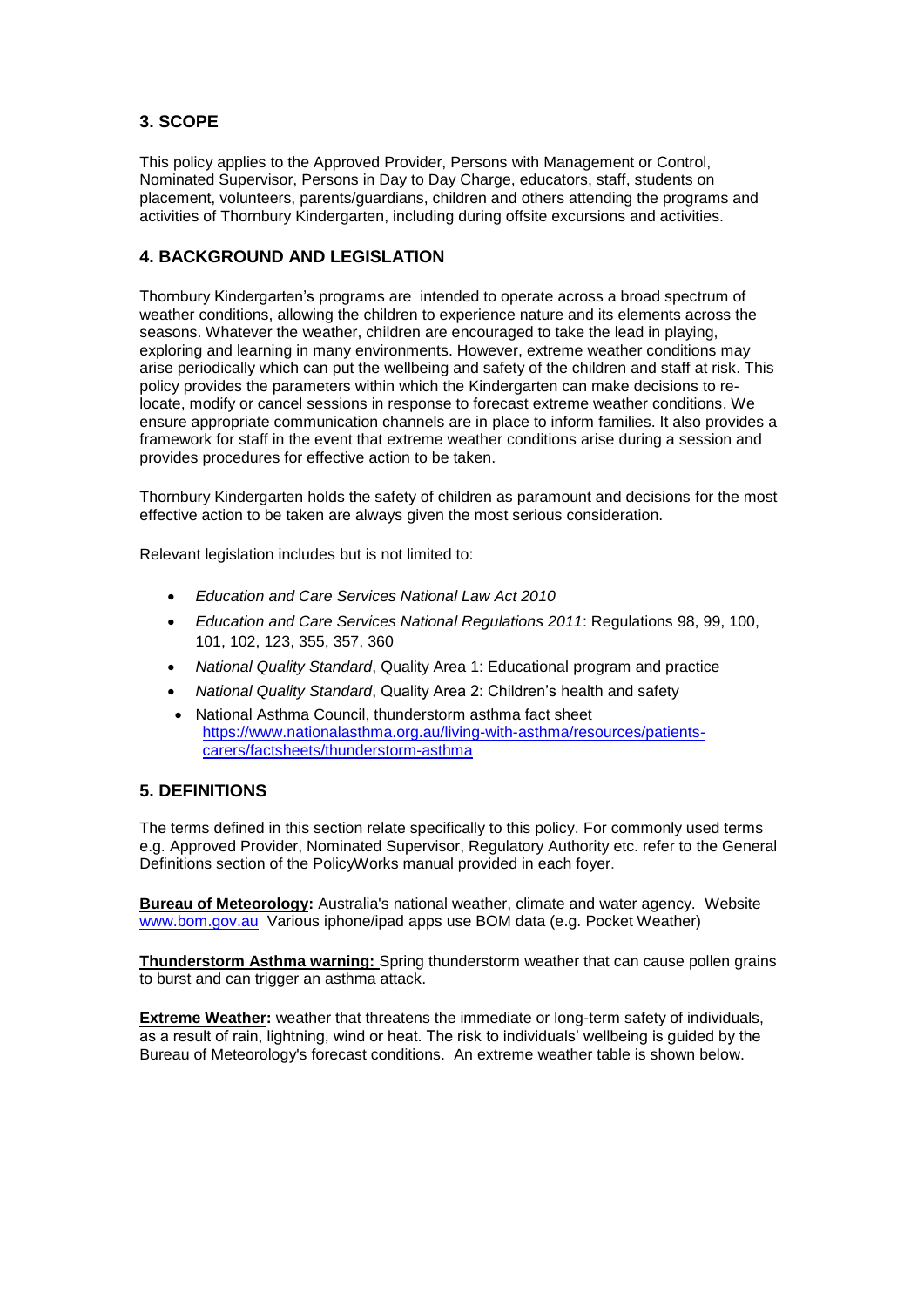| <b>Weather Condition</b>                                                      | Extreme weather determinant causing cancellation or<br>relocation                                                                                    |
|-------------------------------------------------------------------------------|------------------------------------------------------------------------------------------------------------------------------------------------------|
| Forecast temperature                                                          | 36 degrees Celsius or greater AND Lead Teacher decides<br>that it would be appropriate to cancel or relocate the session<br>or planned outing.       |
|                                                                               | Note there is no pre-set minimum temperature. Thermals and<br>clothing layers should be worn on very cold days (Refer<br>Protective Clothing Policy) |
| Forecast wind speed                                                           | > 45km per hour AND Lead Teacher decides that it would be<br>appropriate to cancel or relocate the bush kinder session or<br>planned outing          |
| Forecast of electrical storm<br>activity                                      | Thunder storm/electrical storm forecast                                                                                                              |
| Darebin Parklands flooded<br>at or near the Bush Kinder<br>site               | On flooding advice from the Ranger.                                                                                                                  |
| BOM weather warnings of<br>extreme storm conditions<br>and excessive rainfall | On warning issued by the Bureau of Meteorology                                                                                                       |

The Thornbury Kindergarten Committee and staff have the discretion to cancel, modify or relocate a Bush Kinder session, an Out & About outing or other excursion if it views the weather to be poor for program purposes, even if the extreme weather determinants in the above table are not reached. Weather warnings from the Bureau of Meteorology for the area would also necessitate cancellation or relocation.

Further, the Darebin Parklands Ranger has the authority to override the Thornbury Kindergarten Committee decision on safety and request cancellation or relocation of a session should the Ranger feel the Bush Kinder site may be unsafe.

Protective Clothing: Refer to *Protective Clothing Policy*

## **6. SOURCES AND RELATED CENTRE POLICIES**

## **Centre policies**

- Protective Clothing
- Acceptance and Refusal of Authorisations
- Emergency Evacuation (Bush Kinder specific)
- Delivery & Collection of Children (Bush Kinder specific)
- Incident and medical emergency management
- Communication

# **PROCEDURES**

### **The Approved Provider is responsible for:**

• An Extreme Weather Policy which gives clear guidelines to staff and parents about extreme conditions that will necessitate cancellation, modification or relocation of a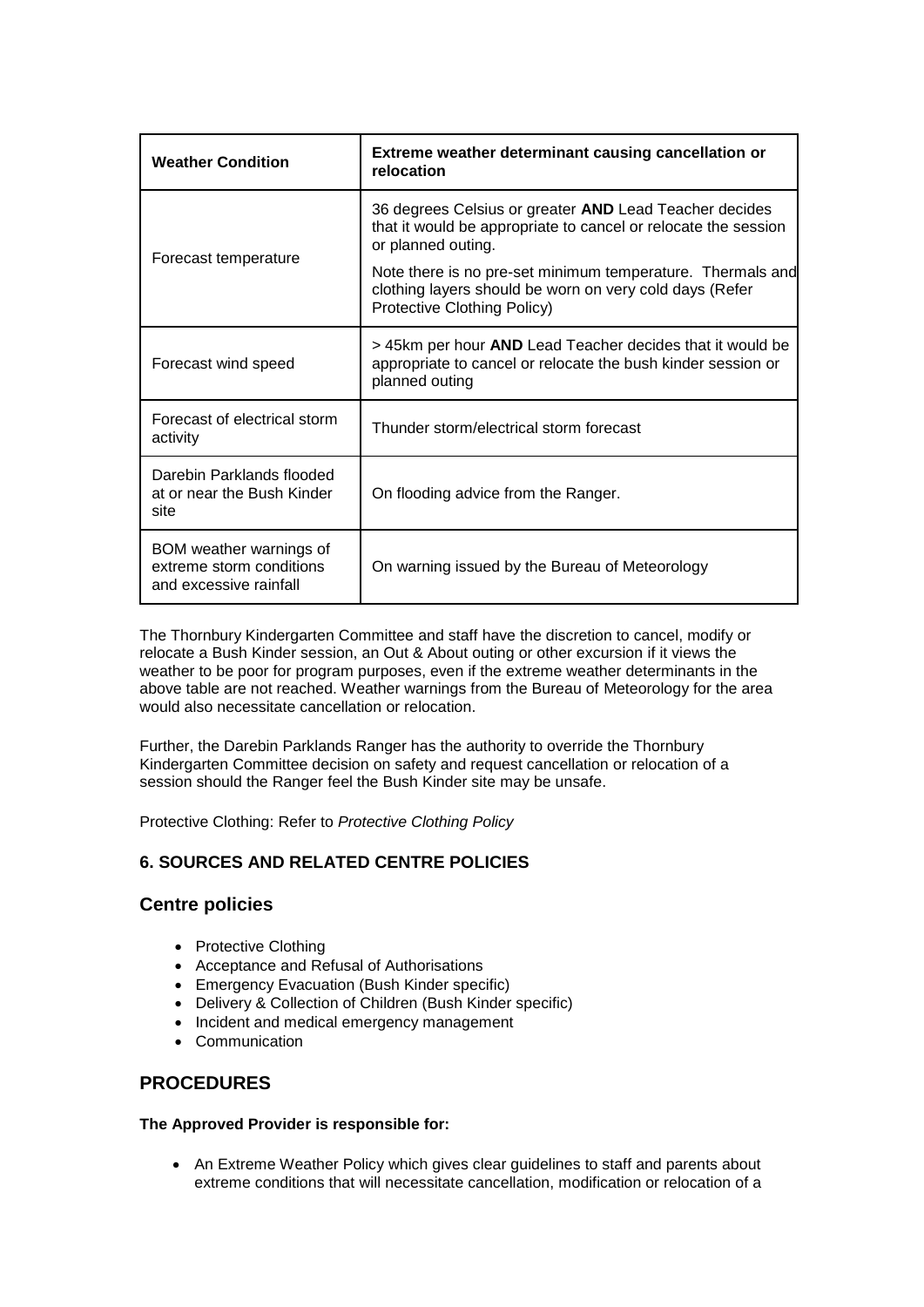Bush Kinder session, an Out & About outing or other excursion and provides guidance and procedures for staff in the event of extreme weather during a session.

- All parents/carers being aware of this policy and are provided access to the policy upon request.
- Monitoring the weather forecast via the Bureau of Meteorology website (or via mobile phone app) prior to a Bush Kinder session, an Out & About outing or other excursion.
- Notifying relevant Thornbury Kindergarten staff if it determines that a Bush Kinder session, an Out & About outing or other excursion should be cancelled, modified or relocated due to extreme weather.
- Ensuring communication channels are in place to facilitate notification to parents/carers in the event of a relocation or cancellation of a Bush Kinder session, an Out & About outing or other excursion or if the group has been evacuated to a safe location in response to extreme weather conditions.

#### **Parents/carers are responsible for:**

- Ensuring they are comfortable at all times with the forecast weather conditions, while their child is attending a Bush Kinder session, an Out & About outing or other excursion. If for whatever reason, a parent/carer feels concern for the wellbeing of their child due to the weather conditions, they should consider withholding their child from the session or collecting their child from a session in the event that extreme weather arises during a session.
- Collecting their child at any time during the session if they are not comfortable with the weather conditions.
- Collecting their child as soon as possible where staff have determined and communicated to parents/carers the extreme weather event has required the session cancellation.
- Ensuring protective clothing is worn by their child to suit the weather conditions and ensure a change of clothes is provided (including shoes) (Refer to Protective Clothing Policy).
- Ensuring they, or an authorised nominee, are contactable at all times while their child's kinder session is in progress.
- Monitoring communication regarding the upcoming kinder session.
- Reading and being familiar with the policy.
- Being aware of the forecast weather conditions for the kinder session.
- Bringing relevant issues to the attention of both staff and committee.

### **In the event of forecast extreme or bad weather (decision PRIOR to session)**

The below procedure refers to decision being made between 24 hours and up to 1 hour prior to the commencement of the session.

In cases of forecast extreme weather (see definition above), Thornbury Kindergarten staff will make the decision to cancel, modify or relocate the Bush Kinder session, an Out & About outing or other excursion. .

The Committee and staff are responsible for;

- Monitoring the weather forecast via the Bureau of Meteorology website (or via mobile phone app) the day prior to the session, outing or excursion
- Making a decision to cancel,relocate or modify the planned session, outing or excursion based on the weather forecast. These decisions are to be made in the best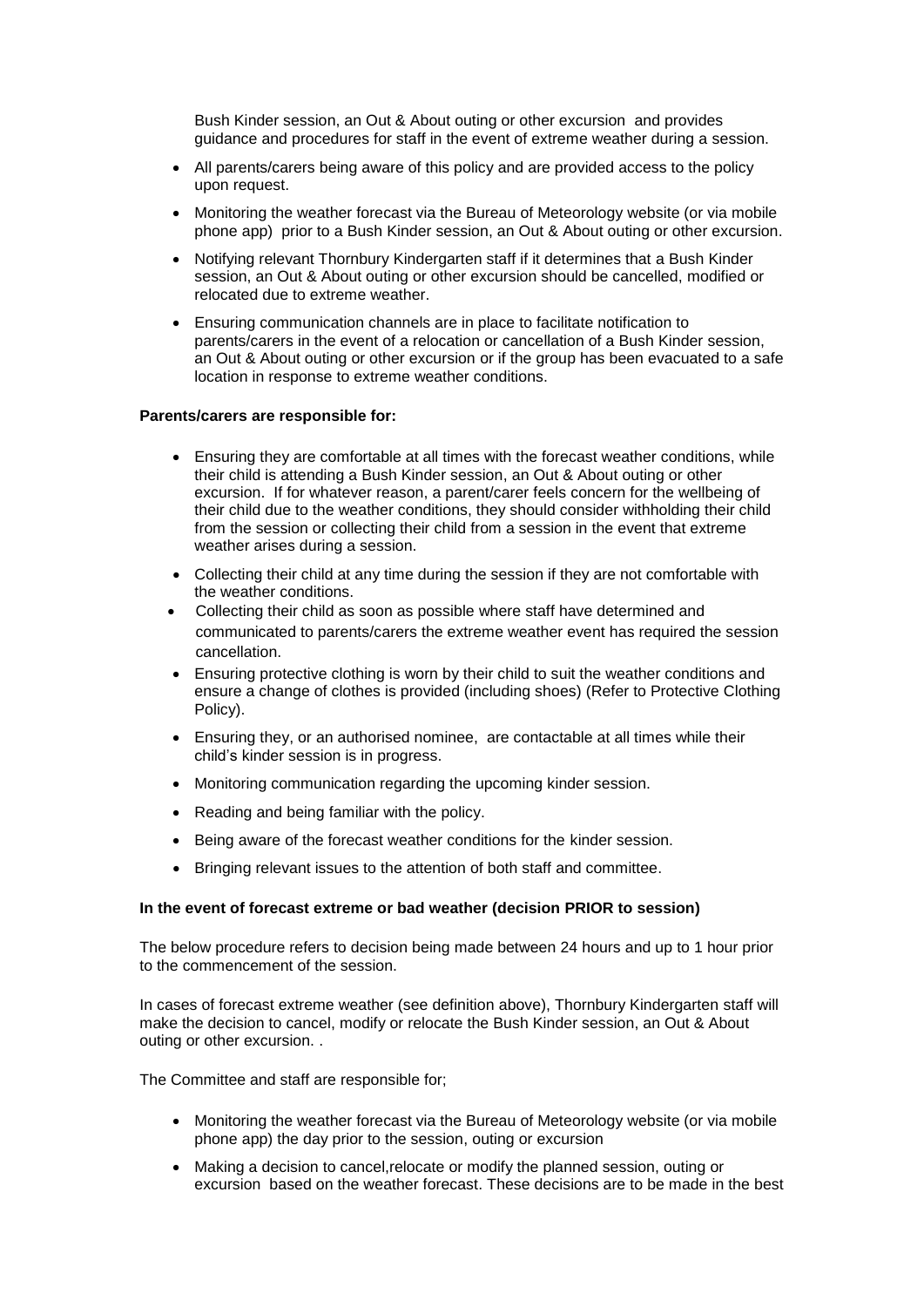interests of the children's wellbeing. The most suitable course of action for the affected session could be:

- o Relocating to an alternative location
- o Modifying the activities undertaken in the Bush Kinder session, Out and About outing or excursion to suit the weather conditions and the children's wellbeing.
- Providing a notice to parents/carers/staff of the status of the affectedsession/s as follows:
	- o By broadcast email and/or SMS to the Kinder group as soon as the decision is made
	- o Note that a kinder session may be cancelled or modified at short notice or any other time by broadcast email and/or SMS based on updated weather information.
- Contacting the affected staff members, including home kinder staff whose session may be affected by the relocation of the affected session, outing or excursion.

### **In the event of weather becoming extreme during a session (decision DURING session)**

### **Staff are responsible for:**

• Undertaking the following actions in the each of the weather conditions listed in the table below:

| <b>Weather condition</b>                                                                                | <b>Staff Actions</b>                                                                                                  |
|---------------------------------------------------------------------------------------------------------|-----------------------------------------------------------------------------------------------------------------------|
| Heat (36 degrees Celsius or greater)<br>Risks include sunburn, heat stress, heat<br>stroke, dehydration | Monitor children for heat exhaustion/heat<br>$\bullet$<br>stroke (see Attachment 1 for symptoms<br>and treatments).   |
|                                                                                                         | Offer water for hydration at regular<br>intervals.                                                                    |
|                                                                                                         | Establish activities in shaded areas and<br>encourage children to play in the shade.                                  |
|                                                                                                         | Staff ensure regular rest breaks are<br>taken by children when required.                                              |
|                                                                                                         | Ensure application of sunscreen every<br>two hours.                                                                   |
|                                                                                                         | Ensure appropriate protective clothing<br>including hats. [Refer Protective Clothing<br>Policy for more information]. |
|                                                                                                         | Consider length / duration of walks during<br>warmer months (ie. February / March).                                   |
| Rain/Hail/Cold<br>Risks include child getting wet (and onset<br>of hypothermia), injury from hailstones | Monitor children for wet clothing and<br>change if necessary.                                                         |
|                                                                                                         | Ensure appropriate clothing is worn (eg,<br>waterproof clothing, gloves, gumboots).                                   |
|                                                                                                         | Encourage wearing of appropriate<br>clothing, including coats, gloves, scarves<br>etc.                                |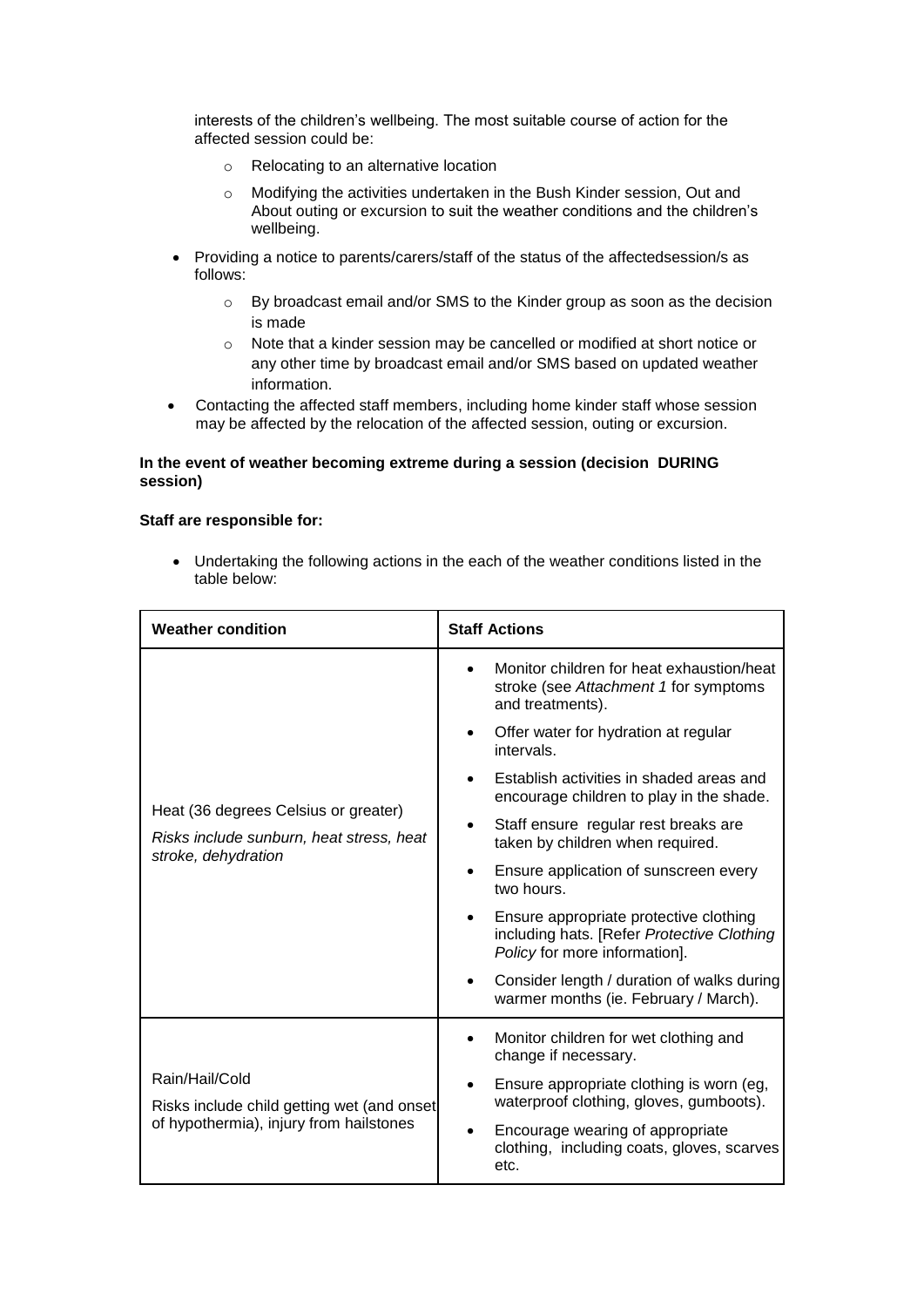|                                                                                                                                                       | Seek shelter in heavy rain or in hail [See<br>Relocation Procedures below].                                                                         |
|-------------------------------------------------------------------------------------------------------------------------------------------------------|-----------------------------------------------------------------------------------------------------------------------------------------------------|
| Electrical storm activity/lightning<br>Risks include lightning strike, trees/tree<br>limbs falling as a result of lightning strike                    | Move children away from trees.<br>Seek indoor shelter [See Relocation<br>Procedures below].<br>See Attachment 2 for Lightning Safety<br>Fact Sheet. |
| High winds<br>Risks include falling trees/tree limbs,<br>blowing particles (sand dirt) into eyes,<br>Bush Kinder structures blowing<br>down/away etc. | Ensure structures and dangerous items<br>are secure.                                                                                                |
|                                                                                                                                                       | Move children away from trees.                                                                                                                      |
|                                                                                                                                                       | Seek shelter if necessary [See<br>Relocation Procedures below].                                                                                     |
|                                                                                                                                                       | Any equipment/structures must be moved<br>by at least two staff/volunteer to minimise<br>risk of injury.                                            |
|                                                                                                                                                       | If the children are being moved, follow the<br>'Relocating to a safe position' instructions<br>below.                                               |

- Thornbury Kindergarten holds the safety of children as paramount and decisions around weather conditions are always given the most serious consideration. Thornbury Kindergarten staff have the discretion to cancel or relocate the session's activities if it views the weather to be unsuitable for program purposes.
- In the event of illness or injury during a session as a result of weather conditions, the Incident, Injury, Trauma and Illness Policy must be followed.
- Contacting parent/carer in the event that a child is ill or injured in accordance with the Incident, Injury, Trauma and Illness Policy .

### **Relocating to a Safe Position during session**

If conditions necessitate evacuation from the Darebin Parklands, follow procedures in the *Bush Kinder* – *Emergency Evacuation Policy.*

Relocation Safe Zones:

| Hail, torrential rain                        | Seek shelter under the BBQ shelter (Refer Map at Attachment)<br>3)                                                                           |
|----------------------------------------------|----------------------------------------------------------------------------------------------------------------------------------------------|
| Electrical storm/lightning,<br>extreme winds | Seek shelter in Darebin Creek Environment Centre (adjacent to<br>Ranger's Office near Separation St entrance) (Refer Map at<br>Attachment 3) |

If conditions necessitate evacuation during an Out and About outing or excursion, follow procedures detailed in the excursion specific risk management plan.

### **General Procedures for relocating**

• Blow whistle.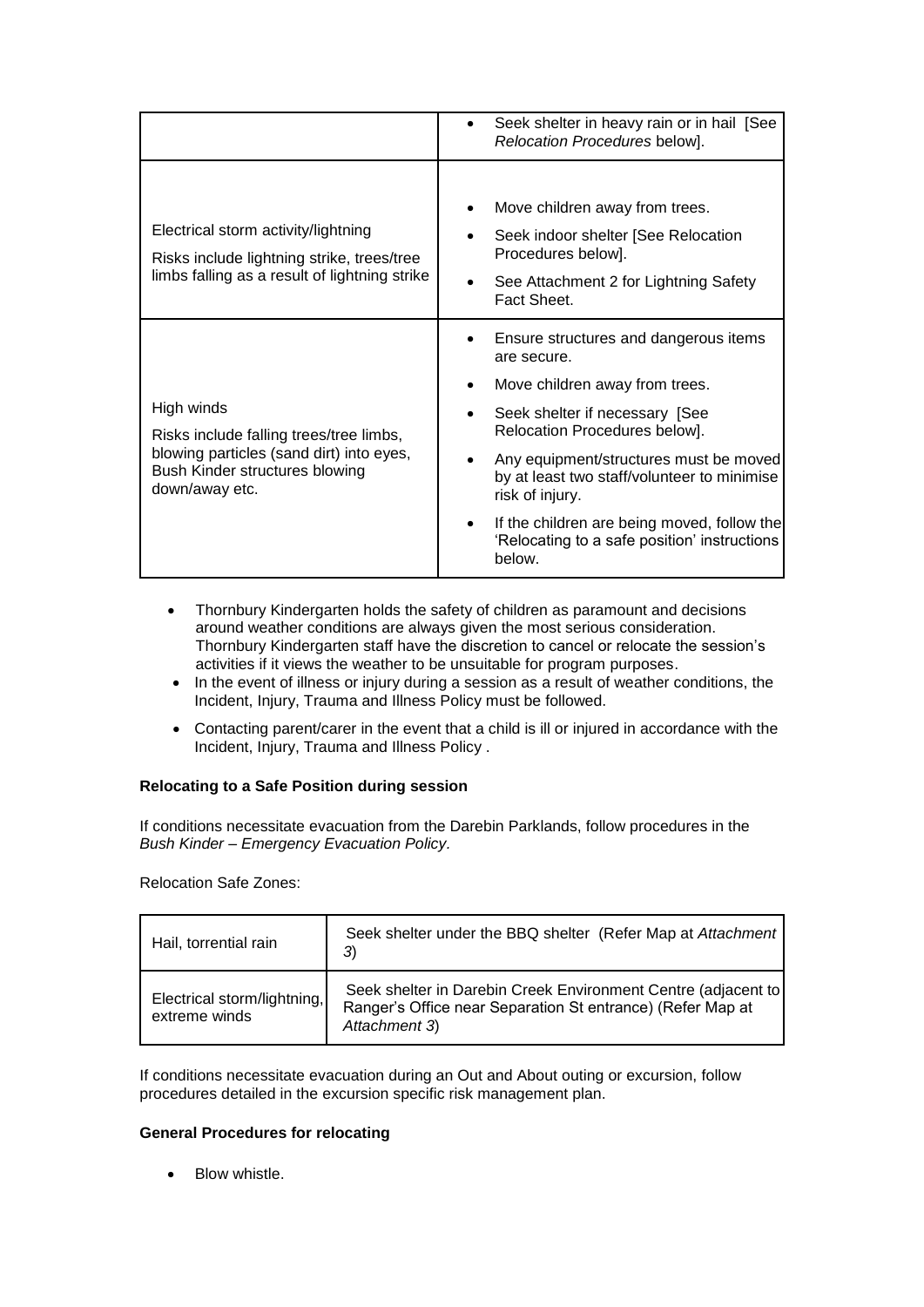- Keep children calm.
- Lead Teacher to assemble children
- $\bullet$   $2^{nd}$  Teacher to collect evacuation backpack and ensure it contains sign-in sheet along with other necessary items such as medication
- Educator to collect first aid back pack
- Lead Teacher to Count/check off against the sign-in sheet to ensure all children are accounted for, 2<sup>nd</sup> teacher to verify.
- En route to new location, calmly walk children in pairs, keep group close together and ensure no child deviates from the group.
- Teachers/adult volunteers to be positioned at the front and back of the group, and flanking the group where possible.
- Notify emergency services if required.
- On arrival at safe assembly point, conduct a full count/roll call to ensure all children are accounted for.
- Wait for the extreme weather to pass and when it does, resume normal activities, following same relocation procedures to return to the site.
- If the weather does not look like it will pass soon, a broadcast SMS should be sent to all parents, advising of the new safe location for collection purposes, if required.

# **EVALUATION**

In order to assess whether the policy has achieved the values and purposes the proprietor (committee) will:

- Seek feedback regarding this policy and its implementation with parents/carers of children participating in the Kinder program. This can be facilitated through discussions and the annual centre survey.
- Review the centre's actions in response to extreme weather conditions.
- Ask staff to share their experiences in cases of extreme weather (in cases where sessions were cancelled, and in cases where extreme weather arose during a session).
- Regularly review the policy and centre practices to ensure they are compliant with any new legislation, research or best practice procedures.

## **ATTACHMENTS**

*Attachment 1:* Heat Exhaustion and Heat Stroke – Symptoms and Treatments

*Attachment 2:* Lightning Action Guide and First Aid Guidelines

*Attachment 3: Bush Kinder specific relocation framework and procedures*

*Attachment 4:* Bush Kinder site map showing safe relocation zones in the event of extreme weather.

## **AUTHORISATION**

This policy was approved by the committee of management of Thornbury Kindergarten at a committee meeting 12 December 2019.

**REVIEW DATE: DECEMBER 2022**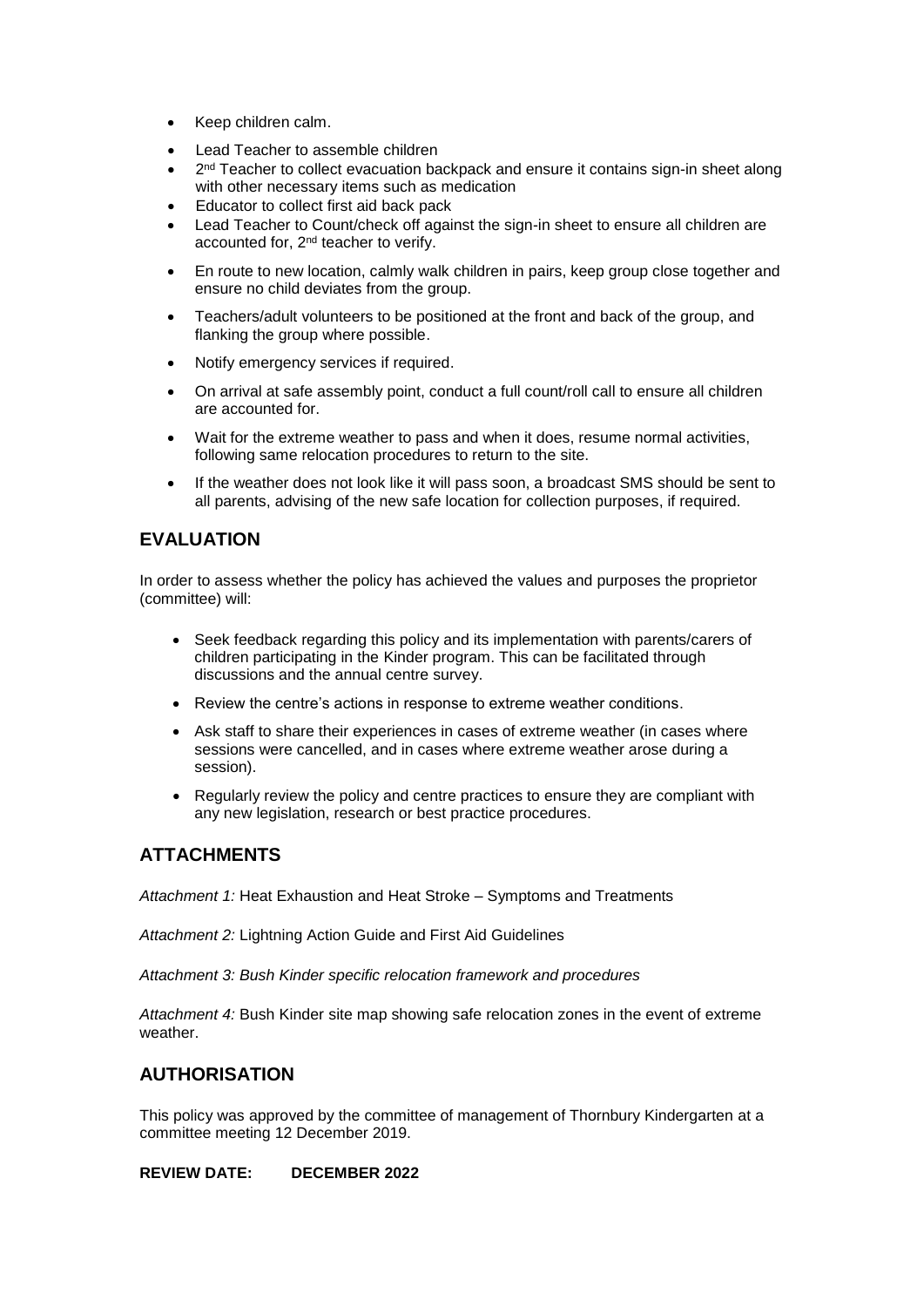### **Heat Exhaustion and Heat Stroke – Symptoms and Treatments**

<https://www.betterhealth.vic.gov.au/health/HealthyLiving/heat-stress-and-heat-related-illness> 2015 (accessed 05/07/19)**Heat exhaustion** is a serious condition that can develop into heat stroke.

Warning signs may include:

- Pale and sweating
- Rapid heart rate
- Muscle cramps, weakness
- Dizziness, headache
- Nausea, vomiting
- **Fainting**

**Heat stroke** is a life-threatening emergency and requires urgent attention. It occurs when the body is unable to prevent the temperature rising rapidly.

The symptoms may the same as for heat exhaustion, but the skin may be dry with no sweating, and the person's mental condition worsens. They may stagger, appear confused, have a fit, or collapse and become unconscious.

What to do for heat exhaustion

- Get the person to a cool area and lie them down
- Remove outer clothing
- Wet skin with cool water or wet cloths
- Increase fluid intake if fully conscious
- Seek medical advice

What to do for heat stroke

- Call an ambulance (000)
- Get the person to a cool area and lie them down
- Remove clothing and wet skin with water, fanning continuously
- DO NOT give fluids to drink
- Position an unconscious person on their side and clear the airway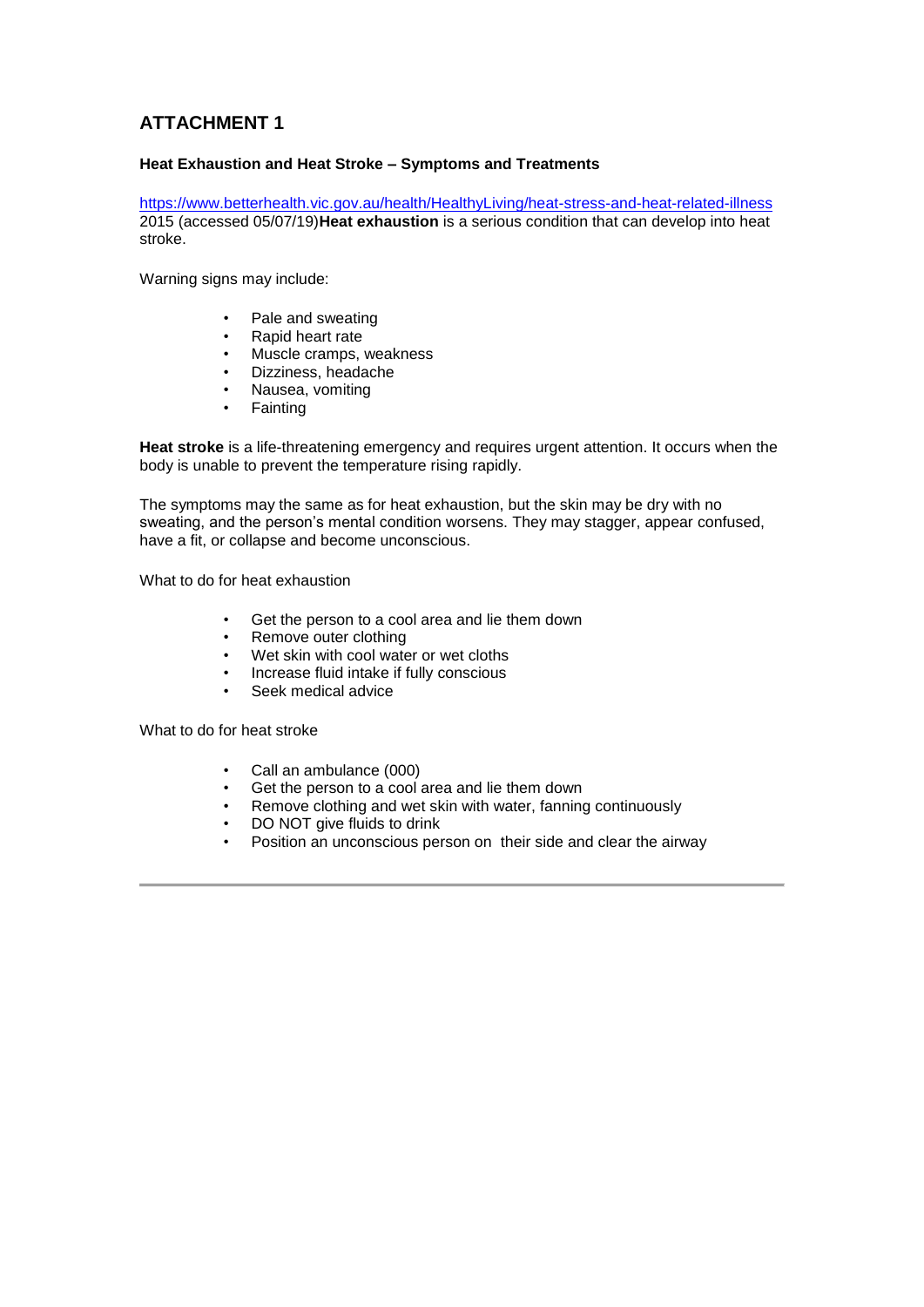### **LIGHTNING SAFETY FACT SHEET**

*Source: Victorian State Government – Education and Training: Excursion Emergency Management [\(www.education.vic.gov.au\)](http://www.education.vic.gov.au/) 07 February 2019*

If thunder happens within 30 seconds of lightning, then the storm is within 10 kilometres of your location. Lightning safety experts consider this the strike danger zone and advise people to follow the 30/30 rule.

### **The 30/30 rule**

Follow the precautions outlined below when thunder is heard within 30 seconds of a lightning flash and wait for 30 minutes after the last thunder is heard to resume your activity. If you're unable to take shelter inside, find the safest accessible location and stay there until the storm has passed.

#### **General precautions**

- Stay away from metal poles, fences, clothes lines.
- Never ride horses, bicycles or drive in open vehicles.
	- Stay inside metal-bodied (hard top) vehicles or caravans but do not touch any metal sections.
	- If undertaking water activities, leave the water immediately.
	- Discard all metal objects.

#### **If shelter is near-by**

- Seek shelter in a hard top vehicle or solid building. Avoid small structures or fabric tents.
- Keep clear of windows.

#### **If shelter is not available**

- Crouch (alone, feet together), preferably in a hollow. Make yourself a small target.
- Remove metal objects from head/body.
- Do not lie down (the more of you that is in contact with the ground, the more 'attractive' you are to lightening) but avoid being highest object.
- If your hair stands on end or you hear buzzing on nearby rocks, fences, move immediately. At night, a blue glow may show if an object is about to be struck.
- Stay away from high and low points (hilltops, ridges and gullies), rock overhangs and shallow caves.
- Keep out of, and well away from, water bodies or watercourses.
- Make sure the group is aware of the Lightning Safe Position; this involves:
- squatting or crouching with knees drawn up and feet together, preferably on dry insulating material (foam mat)/li>
- keeping hands off the ground.
- Spread group members out about ten metres apart, but within calling distance.
- Never shelter under tree/s.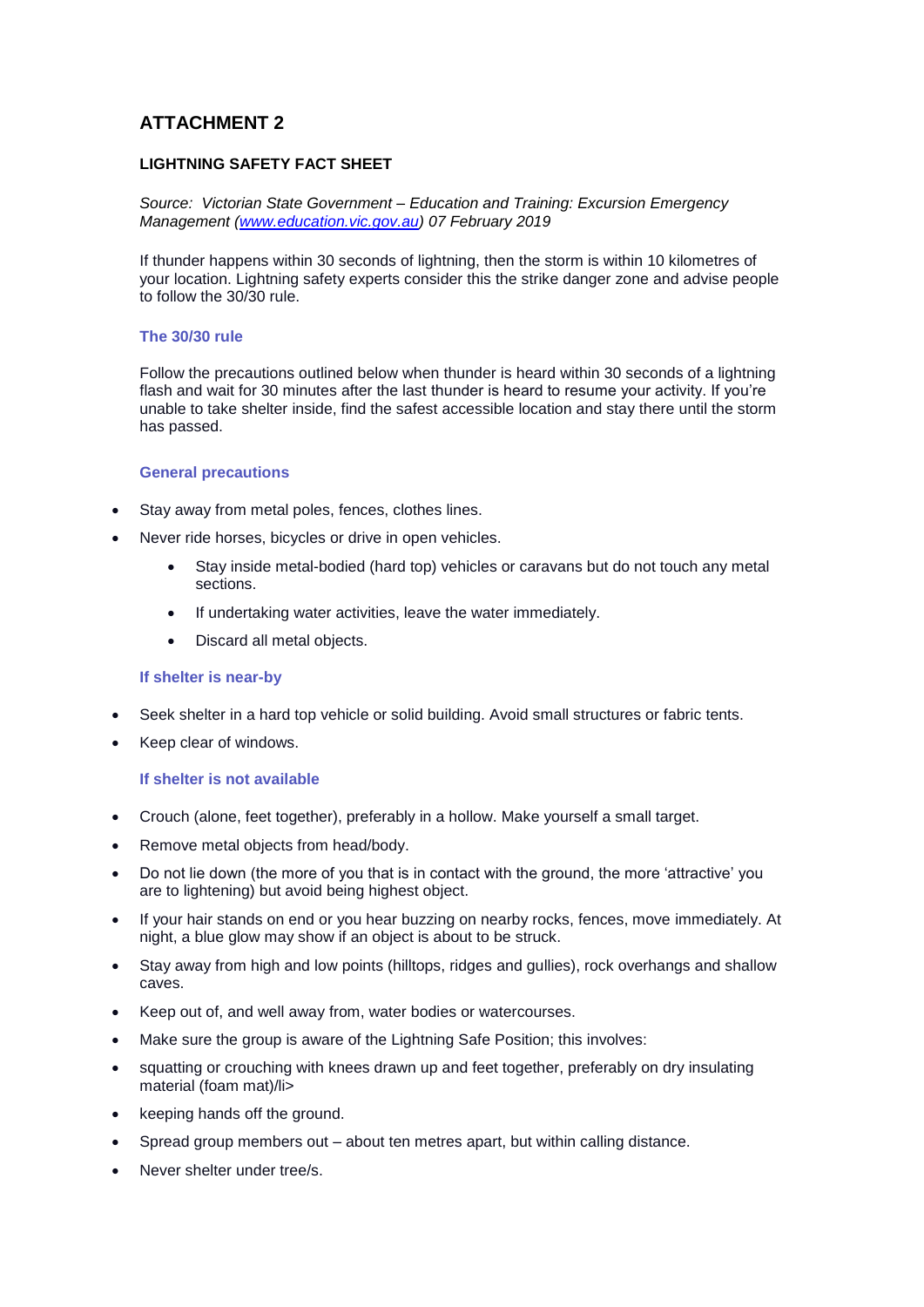## **First aid**

Call 000

Apply immediate CPR to lightning victims until medical help arrives.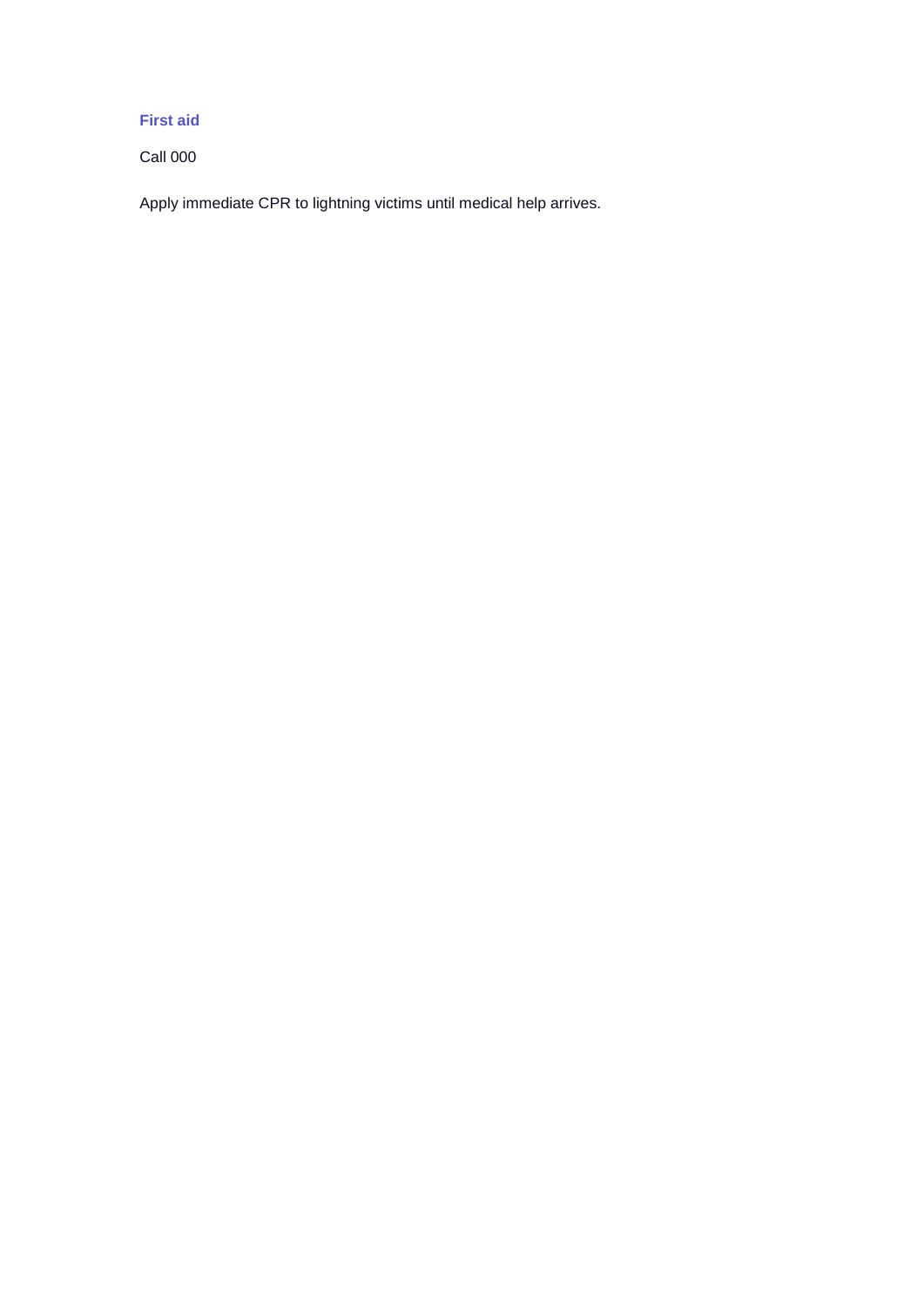*Bush Kinder specific relocation framework and procedures*

### **In the event of forecast extreme or bad weather (decision PRIOR to session)**

The below procedure refers to decisions being made between 24 hours and upto 1 hour prior to the commencement of the session.

In cases of forecast extreme weather (see definition above), Thornbury Kindergarten will make the decision to cancel or relocate the Bush Kinder program for the session(s) affected.

In addition to the extreme weather determinants detailed in the table under 'Definitions', the Thornbury Kindergarten Committee and Bush Kinder staff have the discretion to cancel the session if it views the weather to be unsuitable for Bush Kinder purposes, and the Darebin Parklands Ranger also has the authority to cancel a session due to extreme weather conditions at the site.

The Committee and Bush Kinder staff are responsible for;

- Monitoring the weather forecast via the Bureau of Meteorology website (or via mobile phone app) the day prior to the session
- Making a decision to cancel or relocate the bush kinder sessions the next day based on the weather forecast
- Providing a notice to parents/carers/staff of the status of the Bush Kinder session/s as follows:
	- o By broadcast email and/or SMS to the Bush Kinder group as soon as possible the determination is made
	- $\circ$  Note that a bush kinder session may be cancelled at short notice or any other time by broadcast email and/or SMS based on updated weather information.

Staff are responsible for:

- Providing a notice of the cancellation or relocation to the Darebin Parklands Ranger as a matter of courtesy (Refer Bush Kinder Contact Sheet for contact details)
- Making a determination of the most suitable location for the relocated Bush Kinder session, being:
	- o Darebin Parklands BBQ shelter (with permission of Darebin Parklands Ranger)
	- o Penders Grove Primary School (if available)
	- o Thornbury Kindergarten (if BBQ shelter and Penders Grove Primary School are unavailable or unsuitable)
- Contacting Penders Grove Primary School Principal to determine the availability of the school as a possible location for the Bush Kinder session.
- Contacting the affected staff members, including home kinder staff whose session may be affected by the relocation of the Bush Kinder session to home kinder.
- Providing a notice to families regarding the location of the Bush Kinder session, including families of impacted home kinder sessions (if required).

### **In the event of weather becoming extreme during a session (decision DURING session)**

**Staff are responsible for:**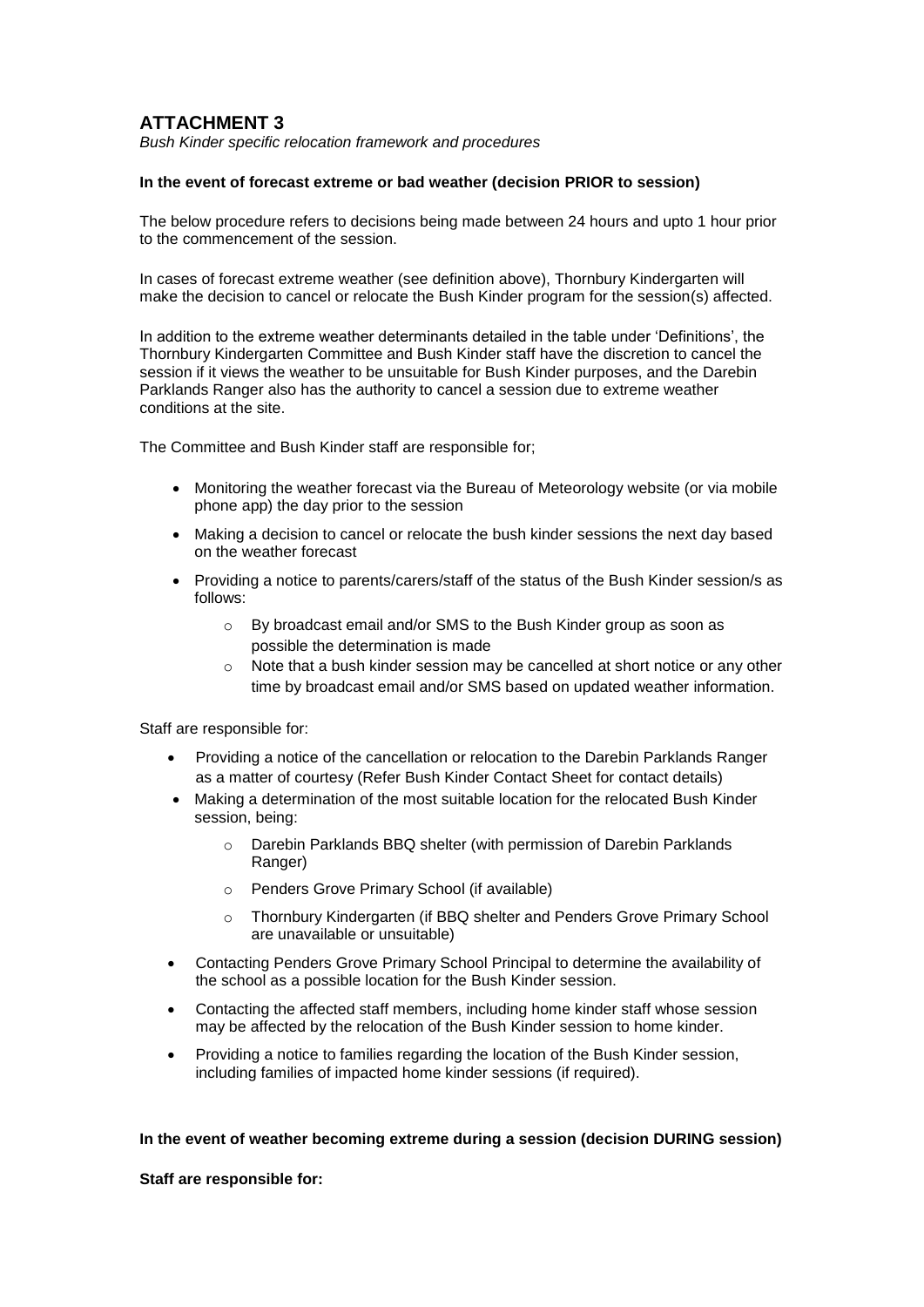| <b>Weather condition</b>                                                                                                                              | <b>Staff Actions</b>                                                                                                  |
|-------------------------------------------------------------------------------------------------------------------------------------------------------|-----------------------------------------------------------------------------------------------------------------------|
|                                                                                                                                                       | Monitor children for heat exhaustion/heat<br>$\bullet$<br>stroke (see Attachment 1 for symptoms<br>and treatments).   |
|                                                                                                                                                       | Offer water for hydration at regular<br>intervals.                                                                    |
| Heat                                                                                                                                                  | Establish activities in shaded areas and<br>encourage children to play in the shade.                                  |
|                                                                                                                                                       | Staff provide regular rest breaks.                                                                                    |
| Risks include sunburn, heat stress, heat<br>stroke, dehydration                                                                                       | Ensure application of sunscreen every<br>$\bullet$<br>two hours.                                                      |
|                                                                                                                                                       | Ensure appropriate protective clothing<br>including hats. [Refer Protective Clothing<br>Policy for more information]. |
|                                                                                                                                                       | Staff to consider length / duration of walks<br>during warmer months (ie. February /<br>March).                       |
|                                                                                                                                                       | Monitor children for wet clothing and<br>٠<br>change if necessary (with assistance of<br>volunteers).                 |
| Rain/Hail/Cold<br>Risks include child getting wet (and onset<br>of hypothermia), injury from hailstones                                               | Ensure appropriate clothing is worn (eg,<br>waterproof clothing, gloves, gumboots).                                   |
|                                                                                                                                                       | Encourage wearing of appropriate<br>clothing, including coats, gloves, scarves<br>etc.                                |
|                                                                                                                                                       | Seek shelter in heavy rain or in hail [See<br>Relocation Procedures below].                                           |
|                                                                                                                                                       |                                                                                                                       |
| Electrical storm activity/lightning                                                                                                                   | Move children away from trees.<br>$\bullet$                                                                           |
| Risks include lightning strike, trees/tree                                                                                                            | Seek indoor shelter [See Relocation<br>$\bullet$<br>Procedures below].                                                |
| limbs falling as a result of lightning strike                                                                                                         | See Attachment 2 for Lightning Safety<br>$\bullet$<br>Fact Sheet.                                                     |
| High winds<br>Risks include falling trees/tree limbs,<br>blowing particles (sand dirt) into eyes,<br>Bush Kinder structures blowing<br>down/away etc. | Ensure structures and dangerous items<br>٠<br>are secure.                                                             |
|                                                                                                                                                       | Move children away from trees.<br>٠                                                                                   |
|                                                                                                                                                       | Seek shelter if necessary [See<br>$\bullet$<br>Relocation Procedures below].                                          |

• Undertaking the following actions in the each of the weather conditions listed in the table below: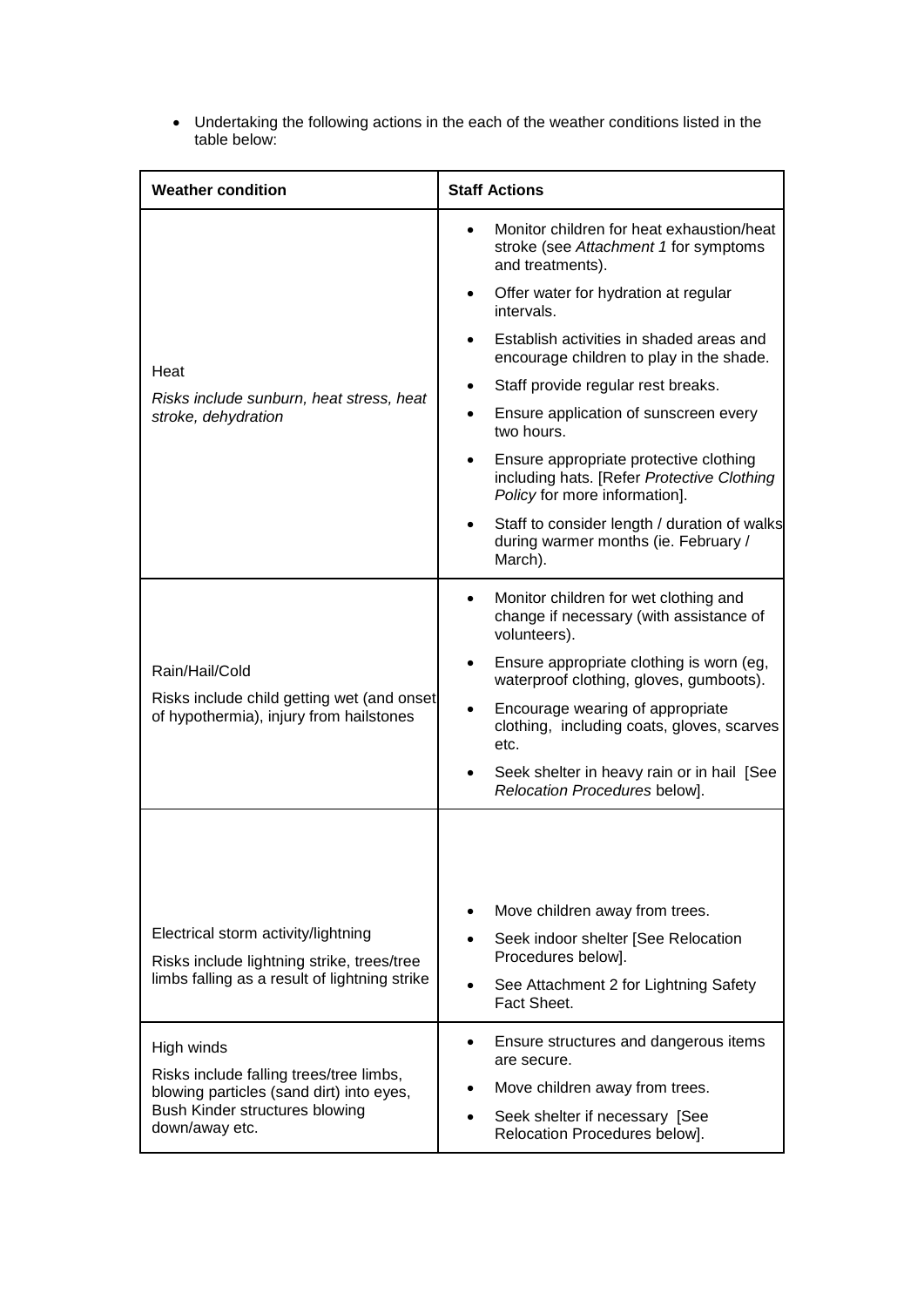| Any equipment/structures must be moved<br>by at least two staff/volunteer to minimise<br>risk of injury. |
|----------------------------------------------------------------------------------------------------------|
| If the children are being moved, follow the<br>'Relocating to a safe position' instructions<br>below.    |

- Thornbury Kindergarten holds the safety of children as paramount and decisions around weather conditions are always given the most serious consideration. Thornbury Kindergarten staff have the discretion to cancel or relocate the session's activities if it views the weather to be unsuitable for program purposes.
- In the event of illness or injury during a session as a result of weather conditions, the Incident, Injury, Trauma and Illness Policy and Dealing With Medical Conditions Policy must be followed.
- Contacting parent/carer in the event that a child is ill or injured in accordance with the Incident, Injury, Trauma and Illness Policy and Dealing With Medical Conditions Policy.

If the Bush Kinder group is required to relocate to a safe position in response to the weather conditions, the following procedures are to be followed by staff (with the assistance of volunteers):

- Blow whistle.
- Keep children calm.
- Lead Teacher to assemble children
- $\bullet$   $2^{nd}$  Teacher to collect bush kinder backpack and ensure it contains sign-in sheet along with other necessary items such as medication
- Educator to collect first aid back pack
- Lead Teacher to Count/check off against the sign-in sheet to ensure all children are accounted for, 2nd teacher to verify.
- With the exception of the teacher's backpack and first aid kit, leave Bush Kinder gear at the site – it can be collected later.
- En route to new location (see below for appropriate locations), calmly walk children in pairs, keep group close together and ensure no child deviates from the group.
- Teachers/adult volunteers to be positioned at the front and back of the group, and flanking the group where possible.
- Notify emergency services if required.
- On arrival at safe assembly point, conduct a full count/roll call to ensure all children are accounted for.
- Wait for the extreme weather to pass and when it does, resume normal activities, following same relocation procedures to return to the Bush Kinder site.
- If the weather does not look like it will pass soon, a broadcast SMS should be sent to all parents, advising of the new safe location for pickup purposes.